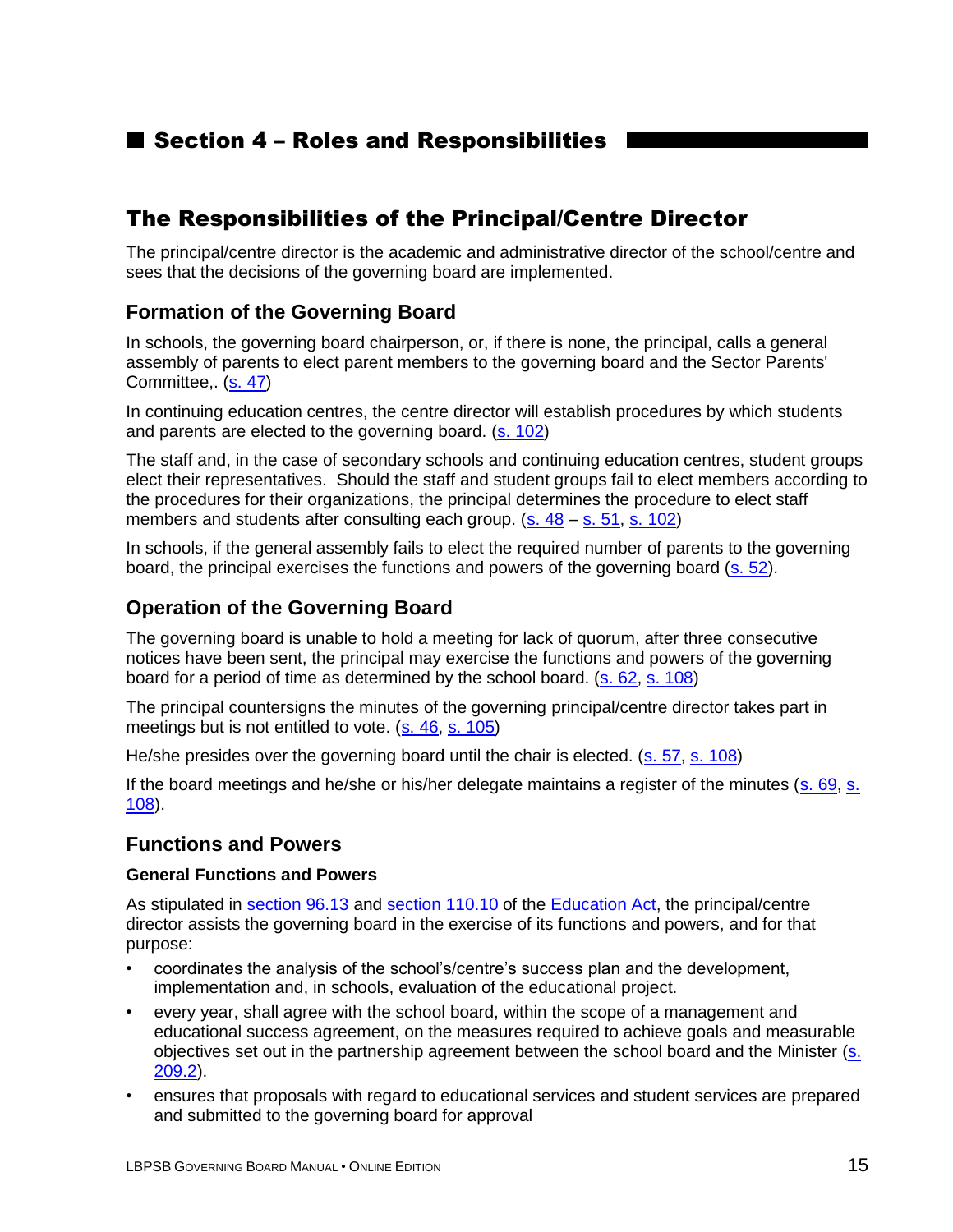- ensures that governing boards are provided with all information necessary to approve proposals[\(s. 96.13,](http://www2.publicationsduquebec.gouv.qc.ca/dynamicSearch/telecharge.php?type=2&file=/I_13_3/I13_3_A.html#s96.13) [s. 110.10\)](http://www2.publicationsduquebec.gouv.qc.ca/dynamicSearch/telecharge.php?type=2&file=/I_13_3/I13_3_A.html#s110.10).
- encourages concerted action between parents, students, staff, community and enterprise representatives, their participation in the life of the school and their collaboration in fostering academic success, as appropriate.
- informs the governing board on the proposals approved by the principal/centre director.
- the principal, with the collaboration of the teachers, is responsible for proposing to the governing board the principles for determining the cost of consumable materials and the list of materials to be charged to parents [\(s. 77.1\)](http://www2.publicationsduquebec.gouv.qc.ca/dynamicSearch/telecharge.php?type=2&file=/I_13_3/I13_3_A.html#s77.1).
- for schools, informs the staff and the governing board annually about the extra-curricular activity and field trip policy and its application as per Policy 3.8 – [Extra-Curricular Activities](http://www.lbpsb.qc.ca/content/policies/Extra_Curricular_and_FieldTrip_Policy_Eng_Jun29_09.pdf)  [And Field Trip](http://www.lbpsb.qc.ca/content/policies/Extra_Curricular_and_FieldTrip_Policy_Eng_Jun29_09.pdf) Policy, s. 4.1.
- with the collaboration of the school staff, is responsible for proposing to the governing board the success plan and, for elementary and secondary schools, the rules of conduct and safety measures for students [\(s. 75,](http://www2.publicationsduquebec.gouv.qc.ca/dynamicSearch/telecharge.php?type=2&file=/I_13_3/I13_3_A.html#s75) s. [76\)](http://www2.publicationsduquebec.gouv.qc.ca/dynamicSearch/telecharge.php?type=2&file=/I_13_3/I13_3_A.html#s76).

#### **Educational Services**

The principal/centre director is responsible for ensuring that the educational services provided by the school meet the proper standards of quality.

As appropriate for the level of school/centre they manage, and as stipulated in sections [84,](http://www2.publicationsduquebec.gouv.qc.ca/dynamicSearch/telecharge.php?type=2&file=/I_13_3/I13_3_A.html#s84) [85,](http://www2.publicationsduquebec.gouv.qc.ca/dynamicSearch/telecharge.php?type=2&file=/I_13_3/I13_3_A.html#s85) [86,](http://www2.publicationsduquebec.gouv.qc.ca/dynamicSearch/telecharge.php?type=2&file=/I_13_3/I13_3_A.html#s86) [87,](http://www2.publicationsduquebec.gouv.qc.ca/dynamicSearch/telecharge.php?type=2&file=/I_13_3/I13_3_A.html#s87) [88,](http://www2.publicationsduquebec.gouv.qc.ca/dynamicSearch/telecharge.php?type=2&file=/I_13_3/I13_3_A.html#s88) [89](http://www2.publicationsduquebec.gouv.qc.ca/dynamicSearch/telecharge.php?type=2&file=/I_13_3/I13_3_A.html#s89) and [110.9](http://www2.publicationsduquebec.gouv.qc.ca/dynamicSearch/telecharge.php?type=2&file=/I_13_3/I13_3_A.html#s110.9) of the [Education Act,](http://www2.publicationsduquebec.gouv.qc.ca/dynamicSearch/telecharge.php?type=2&file=/I_13_3/I13_3_A.html) the principal/centre director, develops, in collaboration with the teachers and/or other school staff, and proposes the following to the governing board for approval:

- the approach for the implementation of the [Basic School Regulation](http://www2.publicationsduquebec.gouv.qc.ca/dynamicSearch/telecharge.php?type=3&file=/I_13_3/I13_3R8_A.HTM) (*[Régime pédagogique](http://www2.publicationsduquebec.gouv.qc.ca/dynamicSearch/telecharge.php?type=3&file=/I_13_3/I13_3R8.HTM)*)
- the approach for the enrichment or adaptation of the objectives and suggested content of the programs of study
- the time allocation for each compulsory and elective subject [\(s. 86\)](http://www2.publicationsduquebec.gouv.qc.ca/dynamicSearch/telecharge.php?type=2&file=/I_13_3/I13_3_A.html)
- the programming of educational activities which entail changes in the students' regular schedule or which entails taking students off the school premises [\(s. 87\)](http://www2.publicationsduquebec.gouv.qc.ca/dynamicSearch/telecharge.php?type=2&file=/I_13_3/I13_3_A.html#s87)
- the approach for the implementation of programs of student and special education services as required by the Basic School Regulation [\(s. 88\)](http://www2.publicationsduquebec.gouv.qc.ca/dynamicSearch/telecharge.php?type=2&file=/I_13_3/I13_3_A.html#s88).

#### **Approval of Proposals of the Teachers and Other School Staff [\(s. 96.15\)](http://www2.publicationsduquebec.gouv.qc.ca/dynamicSearch/telecharge.php?type=2&file=/I_13_3/I13_3_A.html#s96.15)**

The principal/centre director approves the following, on the proposal of the teachers and/or other staff concerned, and after consulting with the governing board:

- local programs of study developed to meet the special needs of students
- textbooks and instructional material (based on the principles established by the governing board).
- the standards and procedures for the evaluation of student achievement, in particular, how parents are to be informed of the academic progress of their children

#### **Physical and Financial Resources**

The principal/centre director:

- proposes the use of the premises placed at the disposal of the school to the governing board for its approval. [\(s. 93\)](http://www2.publicationsduquebec.gouv.qc.ca/dynamicSearch/telecharge.php?type=2&file=/I_13_3/I13_3_A.html#s93)
- after consulting with the governing board, informs the school board of the school's needs for material resources. [\(s. 96.22,](http://www2.publicationsduquebec.gouv.qc.ca/dynamicSearch/telecharge.php?type=2&file=/I_13_3/I13_3_A.html#s96.22) [s. 110.13\)](http://www2.publicationsduquebec.gouv.qc.ca/dynamicSearch/telecharge.php?type=2&file=/I_13_3/I13_3_A.html#s110.13)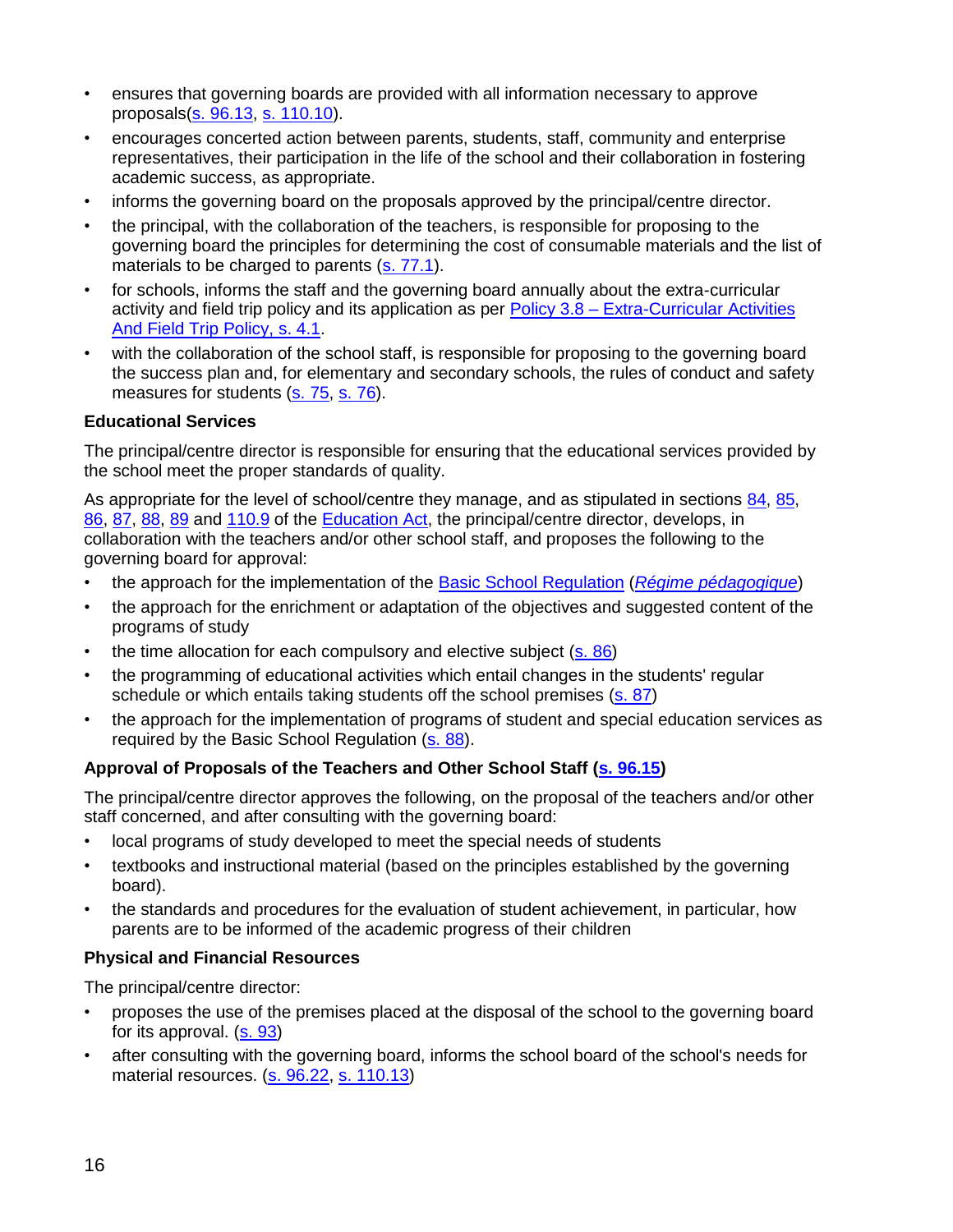• prepares the school's annual budget and submits it to the governing board for adoption. He/she administers the budget and renders an account of the budget to the governing board [\(s. 96.24,](http://www2.publicationsduquebec.gouv.qc.ca/dynamicSearch/telecharge.php?type=2&file=/I_13_3/I13_3_A.html#s96.24) [s. 110.13\)](http://www2.publicationsduquebec.gouv.qc.ca/dynamicSearch/telecharge.php?type=2&file=/I_13_3/I13_3_A.html#s110.13).

# The Responsibilities of the School Board

School boards provide leadership and support to schools and ensure that there is equal educational opportunity for all students in the system. The school board is required to consult with governing boards and parents' committees on a wide variety of topics.

### **Composition of the Governing Board**

The school board determines the number of parent members and staff representatives after consulting with each group [\(s. 43\)](http://www2.publicationsduquebec.gouv.qc.ca/dynamicSearch/telecharge.php?type=2&file=/I_13_3/I13_3_A.html#s43). At Lester B. Pearson School Board, the practice is that if a governing board wishes to modify its composition, they must make a formal request in writing to the school board. Such requests are normally considered in the spring of each year.

### **Operation**

The school board allocates financial resources to the governing board. [\(s. 275\)](http://www2.publicationsduquebec.gouv.qc.ca/dynamicSearch/telecharge.php?type=2&file=/I_13_3/I13_3_A.html#s275)

The school board assumes the defence of any governing board member prosecuted for an act done in the exercise of governing board functions.

### **Functions and Powers**

#### **General Functions and Powers**

The school board:

- shall agree every year with the principal/centre director, within the scope of a management and educational success agreement, on the measures required to achieve goals and measurable objectives set out in the partnership agreement between the school board and the Minister; a draft of the management and educational success agreement must be submitted to the governing board for approval after consultation with the personnel of the institution [\(s.](http://www2.publicationsduquebec.gouv.qc.ca/dynamicSearch/telecharge.php?type=2&file=/I_13_3/I13_3_A.html#s209.2)  [209.2\)](http://www2.publicationsduquebec.gouv.qc.ca/dynamicSearch/telecharge.php?type=2&file=/I_13_3/I13_3_A.html#s209.2)
- consults the governing boards and the school board committees on those matters on which they must be consulted and hold the public consultations prescribed in the **Education Act (s.** [217\)](http://www2.publicationsduquebec.gouv.qc.ca/dynamicSearch/telecharge.php?type=2&file=/I_13_3/I13_3_A.html#s217)
- consults the governing board on the deed of establishment and the selection criteria for the appointment of the principal/director (appoints the school principal or centre director in accordance with the selection criteria established after consulting with the governing board) [\(s. 96.8,](http://www2.publicationsduquebec.gouv.qc.ca/dynamicSearch/telecharge.php?type=2&file=/I_13_3/I13_3_A.html#s96.8) [s.110.1\)](http://www2.publicationsduquebec.gouv.qc.ca/dynamicSearch/telecharge.php?type=2&file=/I_13_3/I13_3_A.html#s110.1).

#### **Physical and Financial Resources**

The school board:

• establishes a 3-year plan of allocation and destination of its immovables and draws up deeds of establishment. Where two or more educational institutions are established in the same premises or immovables, the school board shall determine the allocation of the premises or immovables, or the allocation of the use of such premises or immovables among such educational institutions. In that situation, the school board may, at the request of the governing boards concerned, establish a coordinating committee composed of representatives of the governing boards and determine the distribution of powers and functions between the governing boards and the coordinating committee, as well as the administrative and operating rules applicable to the coordinating committee. [\(s. 211\)](http://www2.publicationsduquebec.gouv.qc.ca/dynamicSearch/telecharge.php?type=2&file=/I_13_3/I13_3_A.html#s211)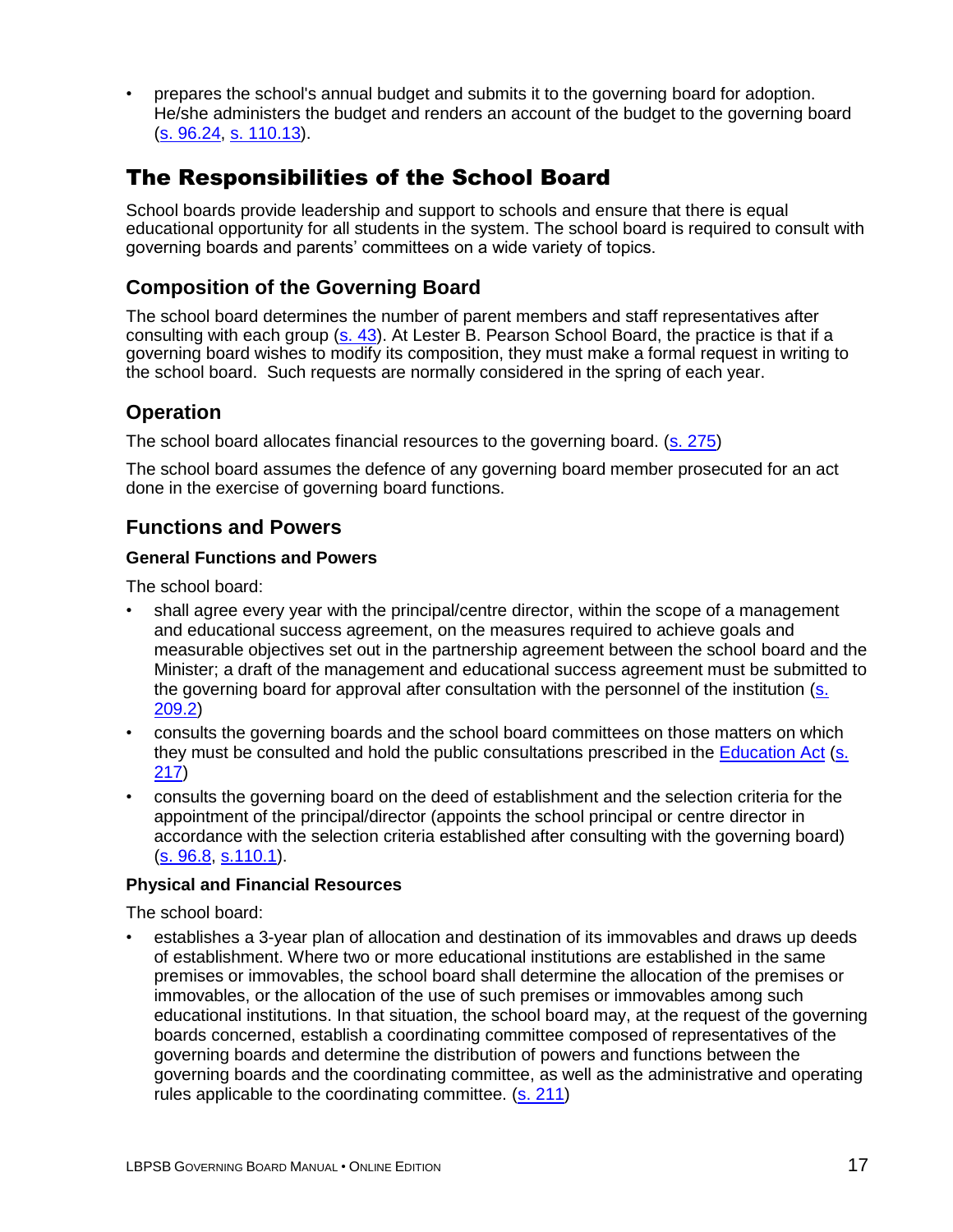- allocates funds to its schools [\(s. 275\)](http://www2.publicationsduquebec.gouv.qc.ca/dynamicSearch/telecharge.php?type=2&file=/I_13_3/I13_3_A.html#s275), including amounts for the operation of governing boards, and approves each school's annual budget.
- must consult with the governing boards on modifying the deed of establishment and the selection criteria for the appointment of the principal [\(s. 79,](http://www2.publicationsduquebec.gouv.qc.ca/dynamicSearch/telecharge.php?type=2&file=/I_13_3/I13_3_A.html#s79) [s. 110.1\)](http://www2.publicationsduquebec.gouv.qc.ca/dynamicSearch/telecharge.php?type=2&file=/I_13_3/I13_3_A.html#s110.1).

For more information regarding the school board's budget, please see the information available on the LBPSB website, available here:<http://www.lbpsb.qc.ca/eng/financial/indexV2.asp>

#### **Varia**

For the youth sector, the school board:

- establishes criteria for student enrolment after consulting the parents' committee. Following adoption by the board, a copy of the enrolment criteria is sent to each governing board at least 15 days before the beginning of the student enrolment period. [\(s. 239\)](http://www2.publicationsduquebec.gouv.qc.ca/dynamicSearch/telecharge.php?type=2&file=/I_13_3/I13_3_A.html#s239)
- ensures lunchtime supervision of students who stay at school in a manner agreed to with the governing board [\(s. 292\)](http://www2.publicationsduquebec.gouv.qc.ca/dynamicSearch/telecharge.php?type=2&file=/I_13_3/I13_3_A.html#s292)
- provides daycare for preschool and elementary students at the request of the governing board [\(s. 256\)](http://www2.publicationsduquebec.gouv.qc.ca/dynamicSearch/telecharge.php?type=2&file=/I_13_3/I13_3_A.html#s256).

# The Responsibilities of the Members of the Governing Board

Members of the governing board represent their peer groups in their school community. They must be prepared to work cooperatively as a group and deal with common issues rather than personal ones.

Members must be prepared to commit themselves to:

- regularly attend the meetings
- arrive on time
- respect the code of conduct
- participate in the discussions
- be well informed before making decisions
- work as part of a team.

### **Conflict of Interest**

A member of the governing board who has a direct or indirect interest in an enterprise that puts that member in conflict with the interest of the school must disclose the interest in writing to the principal or centre director.

An example of this is a person who has an interest in the food services supplied to the school.

The member must abstain from voting on any matter concerning the enterprise and avoid influencing the decision. In fact, the member must withdraw from a meeting while the matter is discussed or voted on.

Having a conflict of interest is not prohibited; but not declaring it could lead to forfeiture of office [\(s. 70\)](http://www2.publicationsduquebec.gouv.qc.ca/dynamicSearch/telecharge.php?type=2&file=/I_13_3/I13_3_A.html#s70).

### **Code of Ethics**

The governing board has the responsibility to ensure that every decision it makes is in the best interests of the students.

[Section 71](http://www2.publicationsduquebec.gouv.qc.ca/dynamicSearch/telecharge.php?type=2&file=/I_13_3/I13_3_A.html#s71) of the [Education Act](http://www2.publicationsduquebec.gouv.qc.ca/dynamicSearch/telecharge.php?type=2&file=/I_13_3/I13_3_A.html) (referred to in [section 108](http://www2.publicationsduquebec.gouv.qc.ca/dynamicSearch/telecharge.php?type=2&file=/I_13_3/I13_3_A.html#s108) for Adult and Vocational Centres) specifically states:

"The members of the governing board must act within the scope of the functions and powers conferred on them, and exercise the care, prudence and diligence that a reasonable person would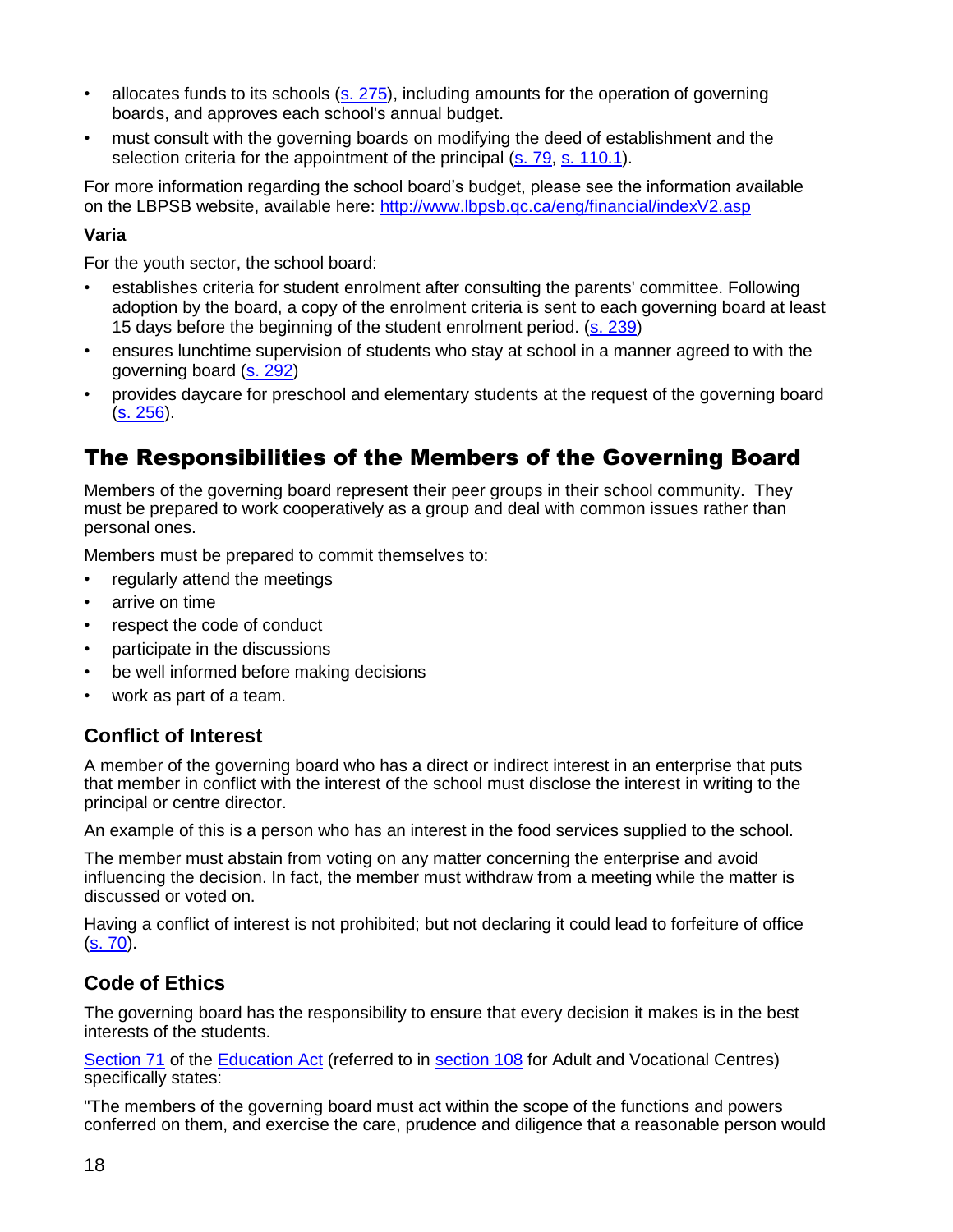exercise in similar circumstances; they must also act with honesty and loyalty and in the interest of the school, the students, the parents, the school staff and the community."

Governing boards should develop their own internal rules of management as to how they want members to conduct themselves. If everyone understands what is expected of them and acts accordingly, meetings will be more productive and the work of the governing board will be more easily accomplished in an atmosphere of trust and collaboration. Once guidelines are developed, they should be reviewed each year at the first meeting of the governing board. Addendum J contains a generic template for an internal rules of management document, including examples of some of the rules of conduct a governing board may wish to establish.

## **The Role of the Chairperson**

The chairperson:

- prepares the agenda with the principal (see Addendum F)
- calls the meeting to order
- ensures that the meeting follows the agenda and discussions do not get off track
- ensures that internal procedures are respected
- ensures that information required for the meeting is available
- states each motion before it is debated and again before it is voted on
- casts a vote in case of a tie
- oversees the voting process and declares the results of the vote.

A good chairperson:

- is well prepared for the meeting
- gives each member a chance to speak
- tactfully keeps speakers on the subject
- listens well
- speaks no more than necessary but helps to clarify and gives information
- elicits input from all members
- is fair and impartial
- is flexible
- ensures that matters to be voted on are understood by all members
- makes an effort to keep the meeting to the agreed upon timeframe.

### **The Role of the Secretary**

While not required by law, the governing board could appoint or hire a secretary. The secretary keeps an accurate record of the meetings. Only what is done, not what is said, is recorded. In other words, the motion and the vote are recorded, but not who said what during the discussion prior to the vote. See Section 5 – The Minutes (p.24) and Addendum G.

The secretary may also assist the chairperson in handling correspondence, notifying members of meetings, preparing and distributing agendas, etc.

### **The Role of the Treasurer**

While not required by law, the governing board could a treasurer. The treasurer keeps track of the operating budget allocated to the governing board by the school board [\(s. 66,](http://www2.publicationsduquebec.gouv.qc.ca/dynamicSearch/telecharge.php?type=2&file=/I_13_3/I13_3_A.html#s66) [s. 108\)](http://www2.publicationsduquebec.gouv.qc.ca/dynamicSearch/telecharge.php?type=2&file=/I_13_3/I13_3_A.html#s108). This allocation is included in the school's budget and identified by an account code.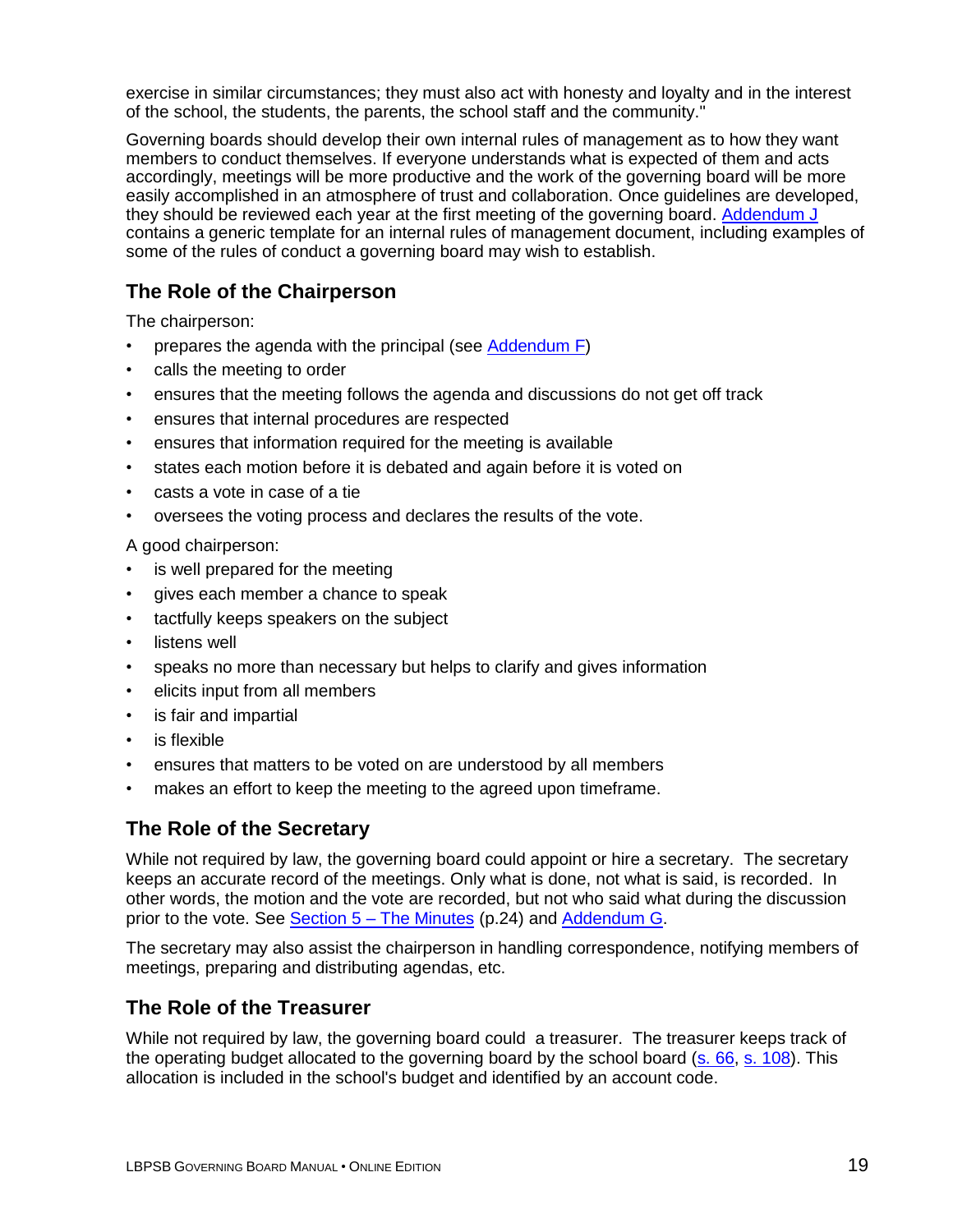At the beginning of each year, the governing board should decide how the budget will be used. The allocation is intended for **operating** expenses, such as: postage, photocopying, meeting refreshments, training materials, etc.

Participation on a governing board is of a voluntary nature. However, a governing board may decide to defray some baby-sitting or transportation costs if the need arises. This is a decision of the governing board and should be discussed early in the year. It is important that all members understand what expenses will be covered by this operating budget in order to avoid any misunderstanding later.

The treasurer must oversee the claims for operating expenses and keep a record of these. A report should be given at each meeting of the governing board. The principal is responsible for disbursing the funds from the school's accounts. The treasurer has no signing authority over school funds.

The governing board should submit an annual expense report along with its annual report in September to the school board. A sample report can be found in Addendum D.

Note: The treasurer is also responsible for keeping account of any monies received through its solicitation of donations as outlined in **section 94** and **section 110.4** of the Education Act. This fund is supervised by the governing board, but managed by the school board.

### **Note About the Regional Parent Representative (Youth Sector)**

The representative (and/or substitute) to the Regional Parents' Committee (RPC) is elected by the parents at the annual general meeting and represents his/her school at all meetings of this committee. The delegate acts as a liaison between the parents of the school and the Regional Parents' Committee and should attend the meetings regularly.

It is suggested that the representative (or substitute, if applicable) give a report on the business of the RPC to the governing board.

### **Power of the Vote – Responsibility of the Voter**

The decision-taking process specified for governing boards in the Education Act [\(s. 63,](http://www2.publicationsduquebec.gouv.qc.ca/dynamicSearch/telecharge.php?type=2&file=/I_13_3/I13_3_A.html#s63) [s. 108\)](http://www2.publicationsduquebec.gouv.qc.ca/dynamicSearch/telecharge.php?type=2&file=/I_13_3/I13_3_A.html#s108) is by majority vote. Since governing boards may be composed of a maximum of eighteen voting members (youth sector) or 20 voting members (continuing education sector), each vote carries much weight. For example, each vote on an eighteen member board is worth 6% of the total number of voices. In this case, ten votes in favour are required to approve any issue under consideration. The quorum for the smallest possible composition of a governing board (4 parents, 4 staff) is 5. When only these 5 voting members are present, one vote equals 20% of the voices. Any matter being considered must receive 3 votes in favour to be approved or adopted!

The power to make decisions on behalf of the groups represented on the governing board is granted in conjunction with the responsibilities of becoming informed on the issue under consideration, understanding the voting process and taking a position when a vote is called.

As representatives of their respective peer group, each voting member must make every effort to inform themselves on the matters under consideration and to attempt to reflect the attitude of their peers through their vote. For example, if voting on the principal's proposal of school fees for the year, governing board members should understand how the school fees are being spent. If voting in favour or opposition of a field trip, members should understand the nature of the trip, the pedagogical value, the cost, the supervision and all other aspects of the proposed venture. Since this is a democratic process, the voting members should participate in discussions prior to the vote and feel free to state their voting intention and to influence the other members. This is the very reason that the power to vote is accorded only to those voting members who are present at the meeting.